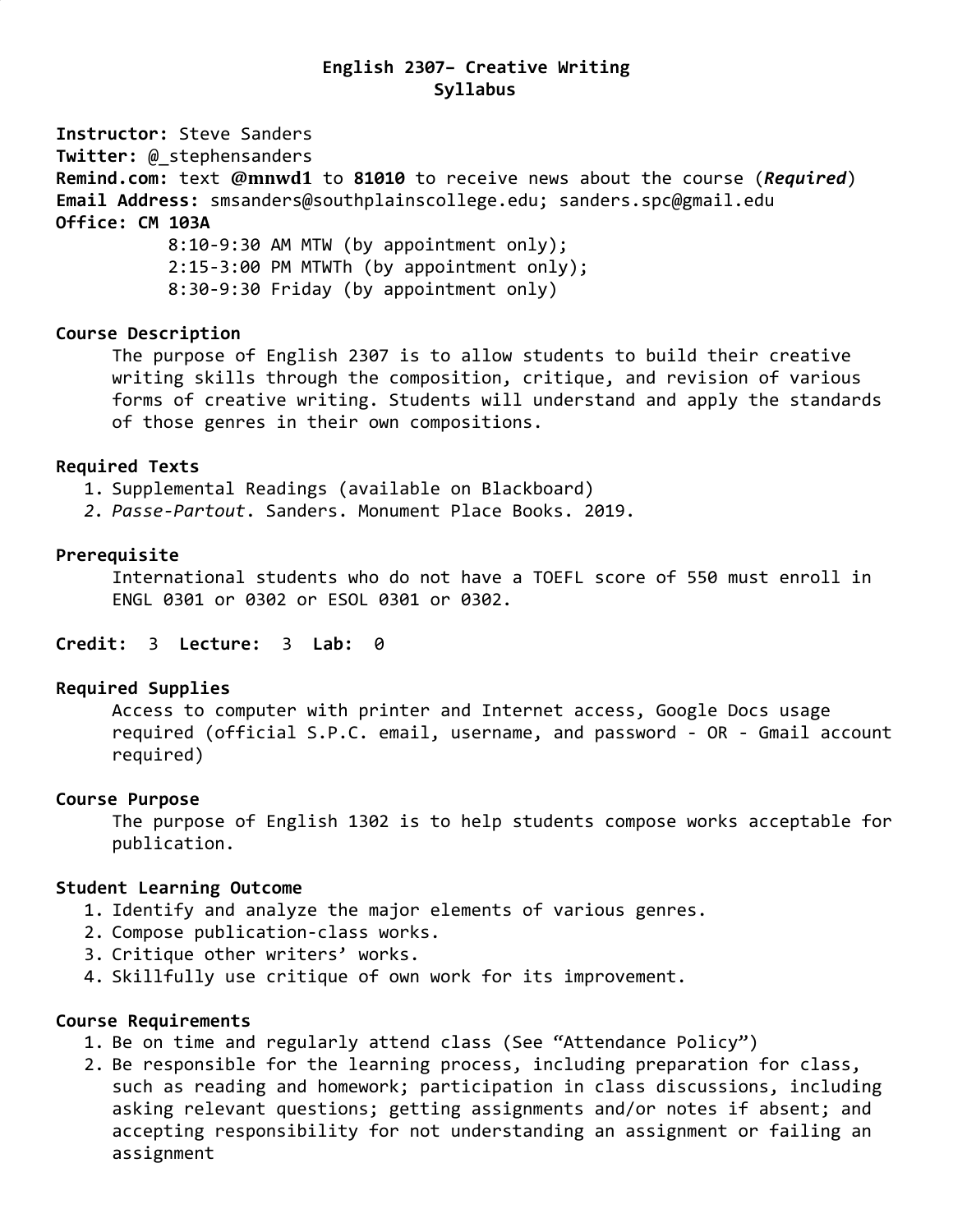- 3. Be responsible for having an appropriate attitude and using appropriate language in academic environments; not use condescending, inflammatory or profane rhetoric, whether verbally or in written form, in academic environments
- 4. Have respectful behavior toward instructor and classmates in order to contribute to the atmosphere necessary for learning
- 5. Be responsible for courteous actions to others, *especially by putting away cell phones* and other distractions while in class
- 6. Be responsible for writing down all grades and applying them to the grading scale used for the class, which is shown in the course's policy statement/syllabus
- 7. Submit all assignments in accordance with due dates, formats, and requirements
- 8. Avoid all forms of cheating and plagiarism on all assignments, including improper collaboration
- 9. Ask questions when something is unclear.

## **Methods of Evaluation**

- 1. Students will complete one 1,200-10,000 word short story.
- 2. Students will complete three or more poems (for a minimum of 70 lines total across all submitted poems).

## **Workshops**

- 1. Each student must have a copy of the assigned composition for each of the workshop groups ready on the day of the workshop.
- 2. Each student must be kind, considerate, and honest in their critique. (It is possible to be all three at the same time.)
- 3. Each student must receive criticism with professionalism and class.
- 4. Each student must read and give comments on all poems in their workshop group.

## **Rough Drafts**

- 1. There must be substantial, substantive revision between the rough draft(s) and the final draft.
- 2. Writers are not required to use critiques from workshop groups when revising.
- 3. Writers are highly encouraged to pay attention to critiques and use what they feel is useful.
- 4. Rough drafts must be typed. (Final drafts, of course, must be typed).

## **Composition Foci**

- 1. Central Idea
- 2. Organization
- 3. Sentence Structure
- 4. Diction
- 5. Mechanics
- 6. Creativity/Originality

## **Grades**

Daily Grades (30%): rough drafts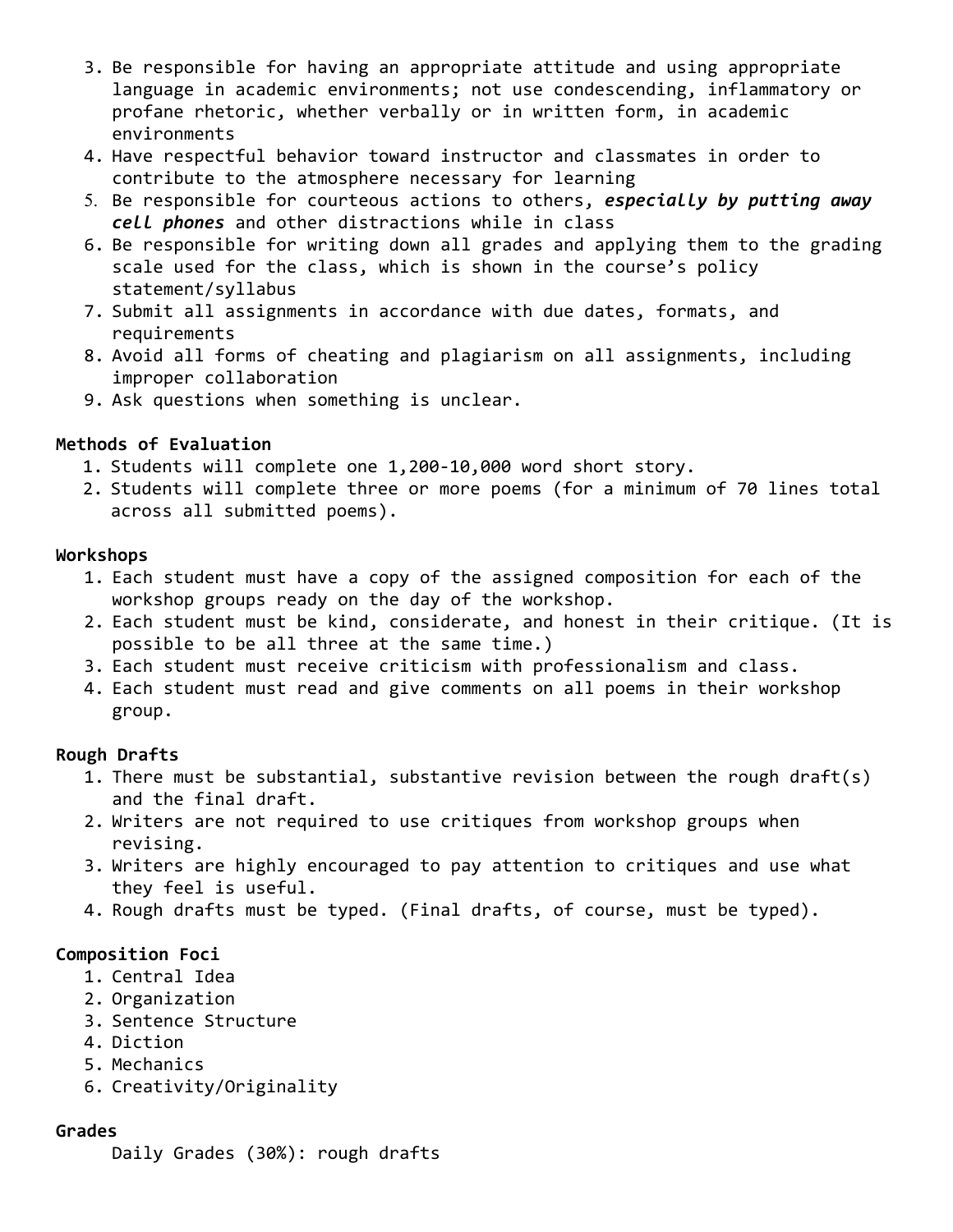Major Grades (70%): finished compositions, Final Reading

#### **Due Dates**

All assignments are due on the days listed on the syllabus calendar. *Late assignments (no matter the reason) will not be accepted.* If, for some odd reason, the calendar must be changed, then it will be noted in class.

*Compositions*

All compositions are due on the dates on the course calendar. No final draft of an essay will be accepted without its planning work and rough draft.

*Final Reading (online)* Attendance of--and participation in--the final reading is required. The only exception is an illness accompanied with a physician's note, in which case an additional 2000 word essay will stand in for the reading's grade.

### **Grading Policy**

 $A = 90 - 100$  $B = 80 - 89$  $C = 70 - 79$  (Class credit is only given for a grade of "C" or above.)  $D = 60 - 69$  $F = 59$  or below

#### **Class Attendance Policy**

Students in English 2307 are expected to be on time. *If you are late to class, then you are considered absent* but will be allowed to stay in class and submit assignments due that day for full credit. If you are late to class and choose to stay, please enter quietly and take your seat.

If you pack up and leave before class is dismissed for the day, then you will be counted absent.

**After four (4) absences, you will be dropped from the class with a grade of "X" or "F" as determined by the instructor.**

Note: Official South Plains College-related absences will not count towards being dropped from the class, though one must submit to me official, signed documentation from S.P.C. for the absence on the day of your return.

*Any other absence* will count towards being dropped from the class.

It is the student's responsibility to verify administrative drops for excessive absences through MySPC using his or her student online account. If it is determined that a student is awarded financial aid for a class or classes in which the student never attended or participated, the financial aid award will be adjusted in accordance with the classes in which the student did attend/participate and the student will owe any balance resulting from the adjustment.

#### **Students with Disabilities**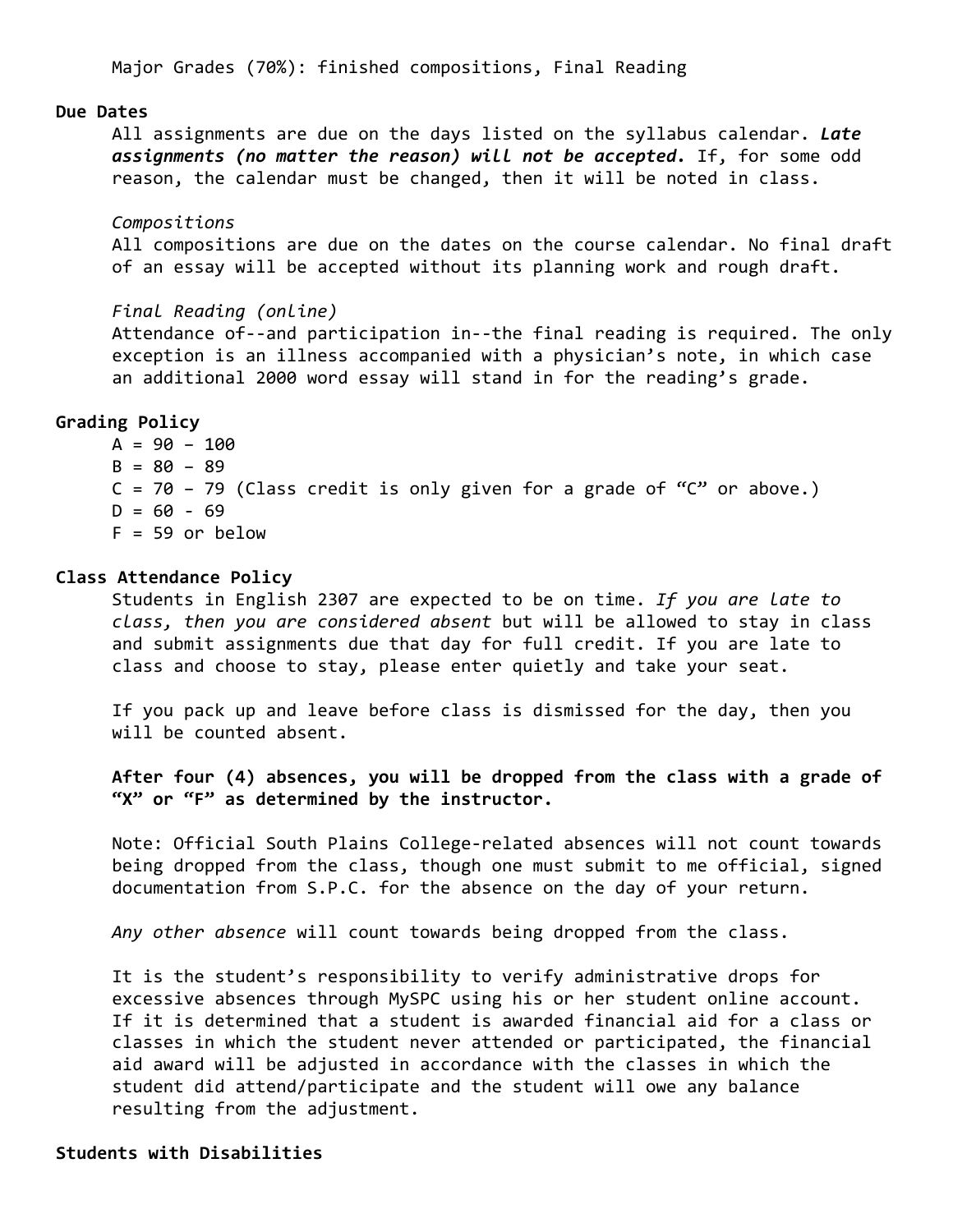Students with disabilities, including but not limited to physical, psychiatric, or learning disabilities, who wish to request accommodations in this class should notify the Special Services Office early in the semester so that appropriate arrangements may be made. The instructor should also be notified. Students requesting accommodations must provide acceptable documentation of the disability to the Special Services Coordinator. For more information, call or visit the Special Services Office in the Student Services Building, 894-9611 ext. 2529, 2530, in Levelland, or the Special Services Office in rooms 113C and 112, Reese Center building 1, 885, 3048 ext. 4654 for students at Reese or the Byron Martin Advanced Technology Center (ATC).

## **Statement of Nondiscrimination**

It is the policy of this instructor not to discriminate on the basis of age, color, disability, ethnicity, gender, national origin, race, religion, or sexual orientation. This instructor will comply with federal, state, and professional equal opportunity regulations.

#### **Title IX Pregnancy Accommodations Statement**

If you are pregnant, or have given birth within six months, Under Title IX you have a right to reasonable accommodations to help continue your education. To activate accommodations you must submit a Title IX pregnancy accommodations request, along with specific medical documentation, to the Director of Health and Wellness. Once approved, notification will be sent to the student and instructors. It is the student's responsibility to work with the instructor to arrange accommodations. Contact Chris Straface, Director of Health and Wellness at 806-716-2362 or email cstraface@southplainscollege.edu for assistance.

#### **Student Code of Conduct Policy**

Any successful learning experience requires mutual respect on the part of the student and the instructor. Neither instructor nor student should be subject to others' behavior that is rude, disruptive, intimidating, aggressive, or demeaning**.** Student conduct that disrupts the learning process or is deemed disrespectful or threatening shall not be tolerated and may lead to disciplinary action and/or removal from class.

#### **Diversity Policy**

In this class, the instructor will endeavor to establish and support an environment that values and nurtures individual and group differences and encourages engagement and interaction. Understanding and respecting multiple experiences and perspectives will serve to challenge and stimulate all participants to learn about others, about the larger world, and about themselves.

#### **Plagiarism and Cheating**

Students are expected to do their own work on all projects, quizzes, assignments, and papers. Failure to comply with this policy will result in an F for the assignment and can result in an F for the course if circumstances warrant.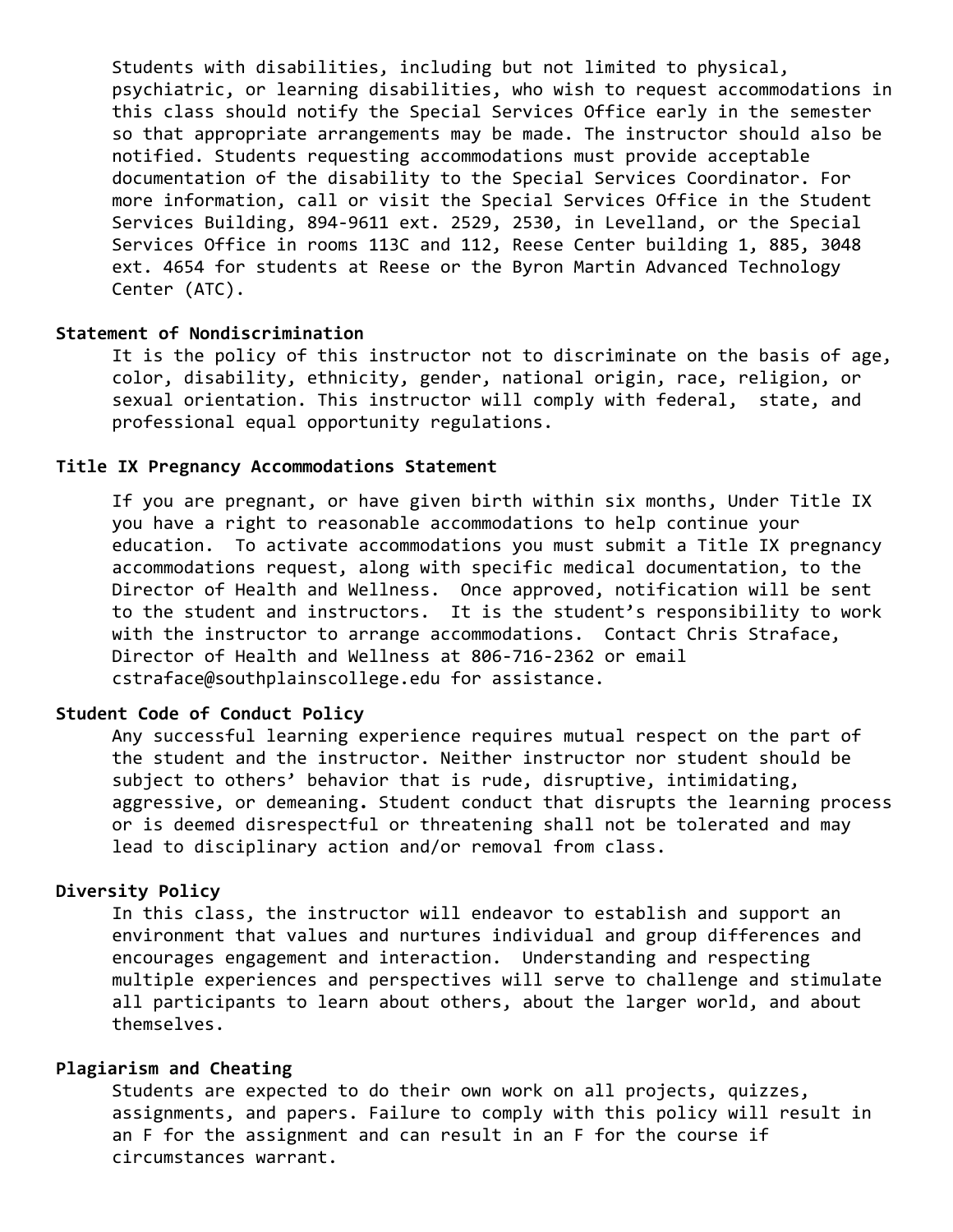*Plagiarism violations include, but are not limited to, the following:*

- Turning in a paper that has been purchased, borrowed, or downloaded from another student, an online term paper site, or a mail order term paper mill;
- Cutting and pasting together information from books, articles, other papers, or online sites without providing proper documentation;
- Using direct quotations (three or more words) from a source without showing them to be direct quotations and citing them; or
- Missing in-text citations.

## *Cheating violations include, but are not limited to, the following:*

- Obtaining an examination by stealing or collusion;
- Discovering the content of an examination before it is given;
- Using an unauthorized source of information (notes, textbook, text messaging, internet) during an examination, quiz, or homework assignment;
- Entering an office or building to obtain unfair advantage;
- Taking an examination for another;
- Altering grade records;
- Copying another's work during an examination or on a homework assignment;
- Rewriting another student's work in Peer Editing so that the writing is no longer the original student's;
- Taking pictures of a test, test answers, or someone else's paper.

## **Syllabus Calendar**

All the due dates for work are on the course calendar. And, while the due dates probably will not be moved, the teacher reserves the right to make changes to the calendar because of unforeseen events and the havoc they might wreak upon the schedule. In most cases, though, refer to the calendar for the dates assignments are due. If you don't know the day any given assignment is due, then ask the teacher.

## **Course Calendar**

**Bold** and *italicized* assignments in parentheses are due *on the day* for which they are listed. Unscheduled quizzes are a possibility for each reading assignment.

## **Email Policy**

Due to privacy concerns, the teacher will not discuss grades through email. If you would like to talk about your grades or assignments, please make an appointment (using email, if necessary) for this purpose. (See the teacher schedule at the beginning of the syllabus.)

#### **Cell Phone Policy**

- Please turn your phone to silent/no-vibration while in class.
- Please do not answer your phone during lecture or discussion time.
- Please do not text during lecture or discussion time.
- All mobile devices are to be put away during quizzes and tests.